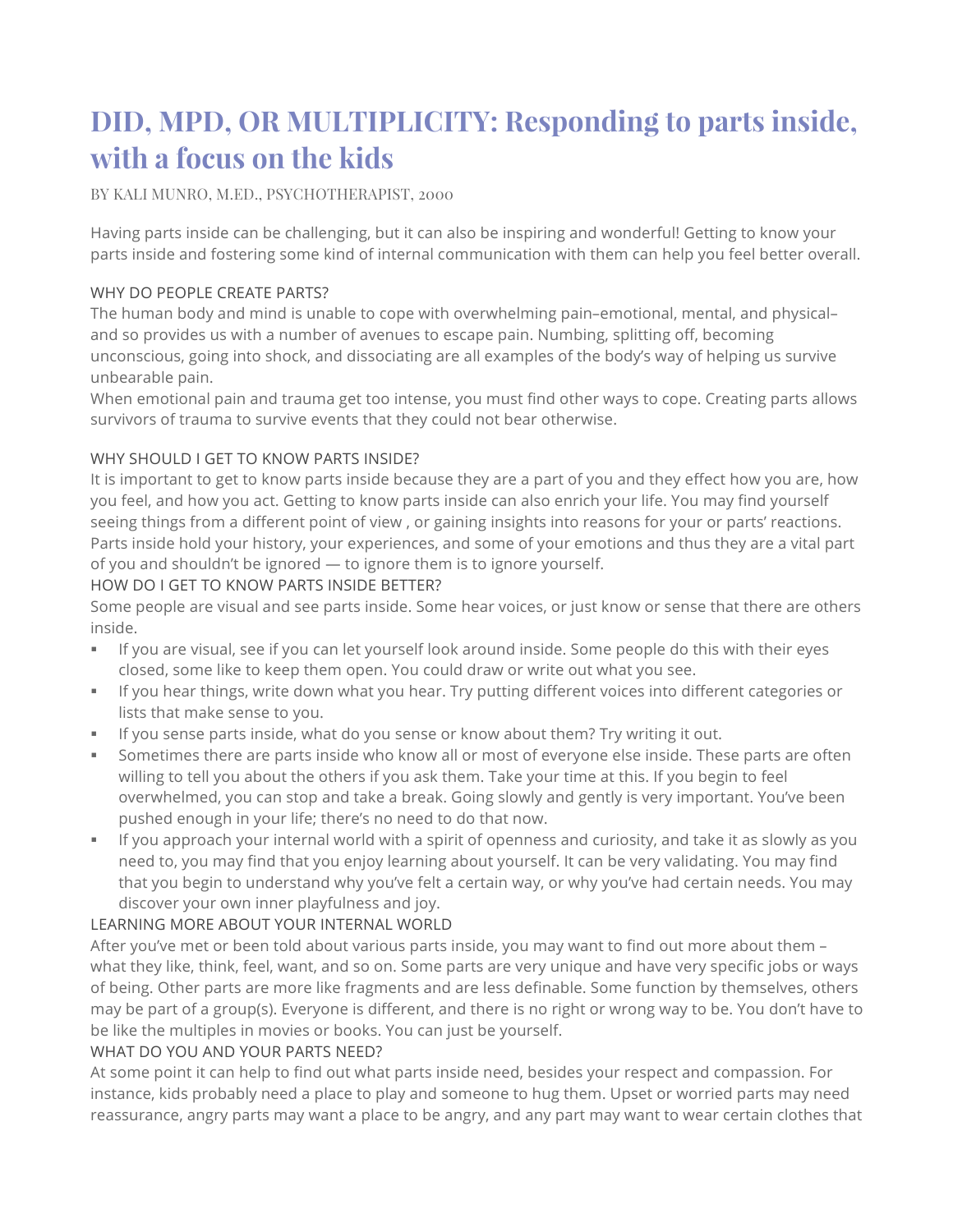feel more like them (though where and when they are worn should be negotiated). Parts inside may need to feel their feelings, and to hear from you that is a good thing to do. They may need to cry, scream, or stomp around. You'll feel better if you let parts do what they need to do (within reason, and always keeping yourself and others safe).

It may feel like a loss of control to let parts do what they want, especially for someone who has prided themselves in having control or who has kept a lid on parts. You may need time to get used to the idea, and to talk about it with a therapist or supportive friends. Don't forget to start small. For instance, if you're uncomfortable with kids, you can always start by letting a kid play inside first, and then let a kid out only part way while you stay in control and see how you feel. Going slow is really okay; no one likes to be overwhelmed.

# WHY DO YOU HAVE KIDS INSIDE?

Kid parts, just like other parts inside, are created, first and foremost, to keep you alive.

Kid parts inside made it possible for you to keep aspects of yourself that an abuser (or abusers) probably tried to destroy – such as your ability to feel, dream, and hope – and kids hold on to creativity, playfulness, curiosity, awe, and gentleness so that you could still have those things when you were safe.

# WHAT HAPPENS WHEN YOU DON'T LISTEN TO KIDS INSIDE?

Kids can bring joy and happiness, as well as sadness, fear, and anger. Any of these feelings can be hard to deal with, especially if it hasn't been safe to feel them in the past. When it hasn't been safe to feel good or proud of yourself, to explore and question what you see and hear, to laugh and giggle out loud, to stomp about loudly when you're mad, or to cry without shame (all of which are healthy and natural) it can be hard to know what to do with those feelings when they come up. Some people feel ashamed or embarrassed, and try to hold those feelings in.

That isn't good for anyone to do, but when feelings are held by kids (as they frequently are) it means that the kids are stuffed down and silenced, and that hurts them. They'll start to feel bad about themselves, and rejected, hurt, sad, and mad. When this happens, older parts, adult parts, or main parts also feel those feelings, but they may not be aware that they are because they pushed the kids away. That is one reason why it's so important to create a space for everyone inside.

# LETTING KIDS' PARTS OUT

This is where the challenge comes in. How do you create space for kids when you work, go to school, have a partner or a roommate, and are just plain scared?

Everyone needs to find their own way to let kid parts out  $-$  but sometimes knowing what other people have done can help. However you go about it, it's a good idea to take it slow and gentle. No one likes to feel pressured — so take little steps, one at a time. You may need to get used to what it's like having kids inside, before you let them come out in your body and play; that's okay. You'll probably also need support from someone, and to be able to talk about how it feels to you. Being small can feel scary, especially when it wasn't safe to be small when you were a child. You may need reminders from yourself or someone else that it is different now. You have your own living space, no one is hurting you anymore, no one can control you, and so it's okay now to let your kids out and be small and silly if that's what they want to do.

# WHEN YOU FEEL SILLY DOING KIDS' THINGS

Some people say they could never do kid things because they would feel silly, or their partner or roommate wouldn't understand. If you feel uncomfortable letting your kid parts out to play, see if you can remember times as a child that you did kid things or received what all kids need — such as being held, reassured, read to and nurtured. Were you taken care of in a loving way as a child? Were you reassured and rocked when you were scared? Was an adult there for you in a safe and real way after you were abused? If you answer "no" to any of these questions, then you didn't get what you needed, and parts of you still need them.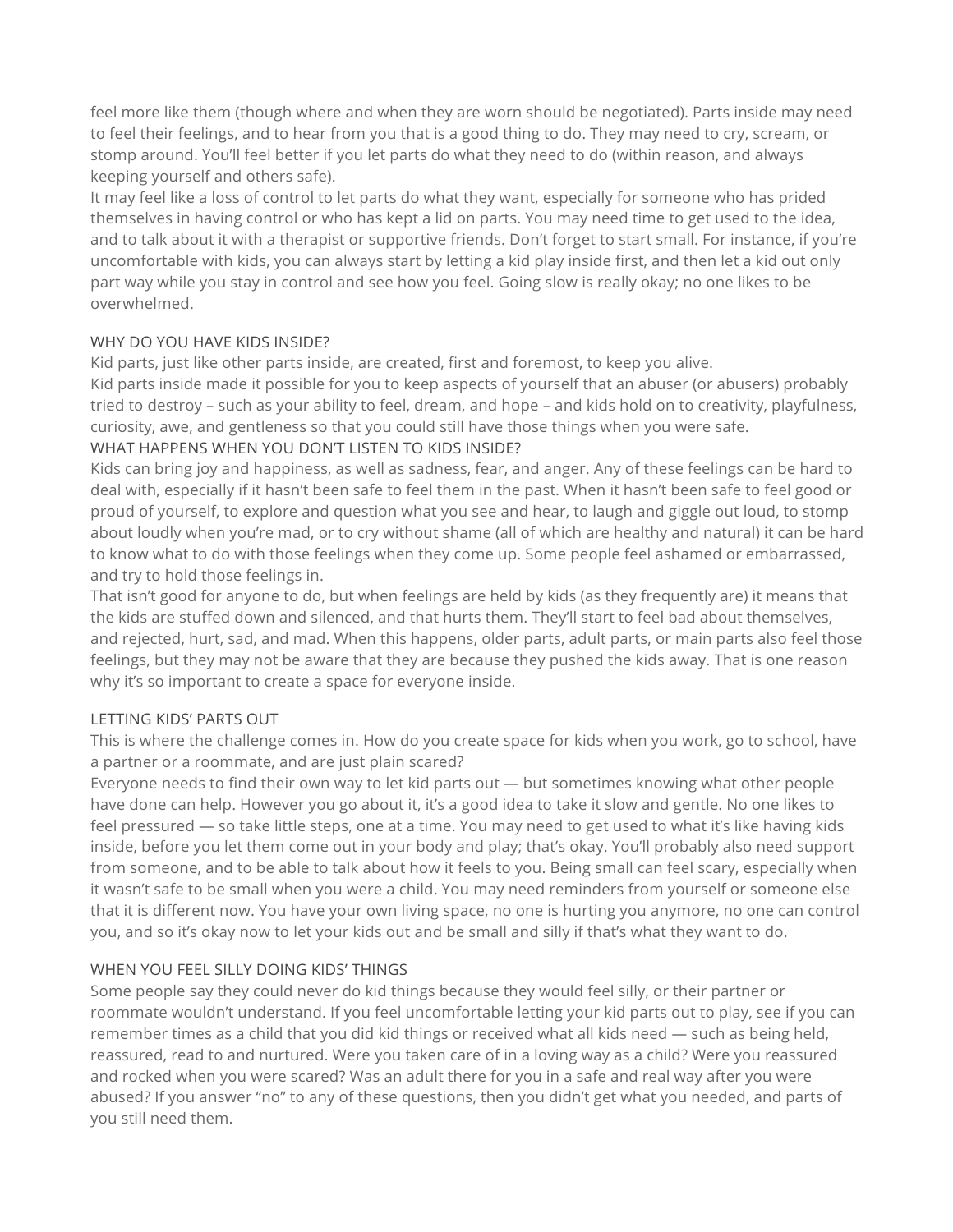Abused children need even more reassurance and love than children who weren't abused. So even if you got a little of what you needed it probably wasn't enough. Perhaps, you could think about it as giving yourself things you needed as a child but never received. Allowing your kid parts to play and receive comfort will help you to feel better about yourself, and eventually, happier.

# TALKING TO FRIENDS OR PARTNERS ABOUT KIDS INSIDE

When you feel more confident that taking care of your kids and letting them out to play is what you need to do, then you might find it easier to explain this to your partner or friend. Sometimes when things are explained with confidence or certainty, people accept it better. If not maybe s/he could read about the issue, including this article.

Roommates don't have to know what you do, for that matter neither do partners. But, it's usually better if your partner or a friend supports you. Your partner or friend could even help with reassuring the kids, reading stories to them, and holding them.

If your partner or friends help with supporting the kids, they will need to be aware of their boundaries, and be able to ask for what they need from you. Relationships need to be mutually supportive to feel good. And contrary to what some people say, multiples are perfectly capable of giving support to people in their lives. Problems can arise when friends, support people, and partners give and give, but don't say when they need a break, or ask for what they need. Problems can also arise when one partner asks for a lot without thinking about the other person's needs. Finding ways to balance the needs of both people is really important to do.

# HOW CAN I GIVE TO MY KIDS WHEN I NEED TO BE TAKEN CARE OF?

Giving when you're feeling down or needy can be very hard. But remember, by taking care of your kids, even by reading them a story, you may find that you begin to feel better, too. This also applies to letting your kids out. If they get to come out and play, sing, or cry, you'll feel the benefits of that, too. Remember, you are all connected. What helps one part inside will help everyone else. KIDS ARE WONDERFUL

Kids can be so wonderful–full of life, awe, creativity, and joy. We'd all be better people, and live in a much better world if everyone let themselves be more kid-like. Multiples have that ability built-in, and deserve to explore that to the fullest. No one should feel ashamed of being child-like. Instead of being a put down– "you're acting like such a child"–it should be a sign of creativity and freedom. It is a good thing. NURTURING, CARETAKING AND "WISE PARTS"

# Most multiples have parts inside who are nurturing, caretakers, protectors, or wise parts. Connecting with these parts can help you to feel more grounded, protected, and taken care of. There may be parts inside who will read to kids inside, or can hold them, give babies bottles, and put them to bed. Other parts may be able to nurture all of you by wrapping you in a blanket, reading a kids' story out loud, having hot chocolate or ice cream, drawing a warm bath for you, helping you to relax or to be kind to yourself. You'll need to find the things that make you feel good and safe inside.

Inner wise parts also give terrific guidance – they often know what to do and what you need, even when you don't. You've got all kinds of inner resources that you may not even be aware of. It can help to find out what everyone has to offer and often these parts will know. Everyone inside, even angry parts, has something to offer you.

## ANGRY AND CRITICAL PARTS

Most people with parts inside have angry or critical parts – parts that may be mad or put you down with insults. These parts may call you names or even growl at you. Angry parts need ways to express themselves safely. Safe ways to get frustration and anger out can include tearing up unneeded paper or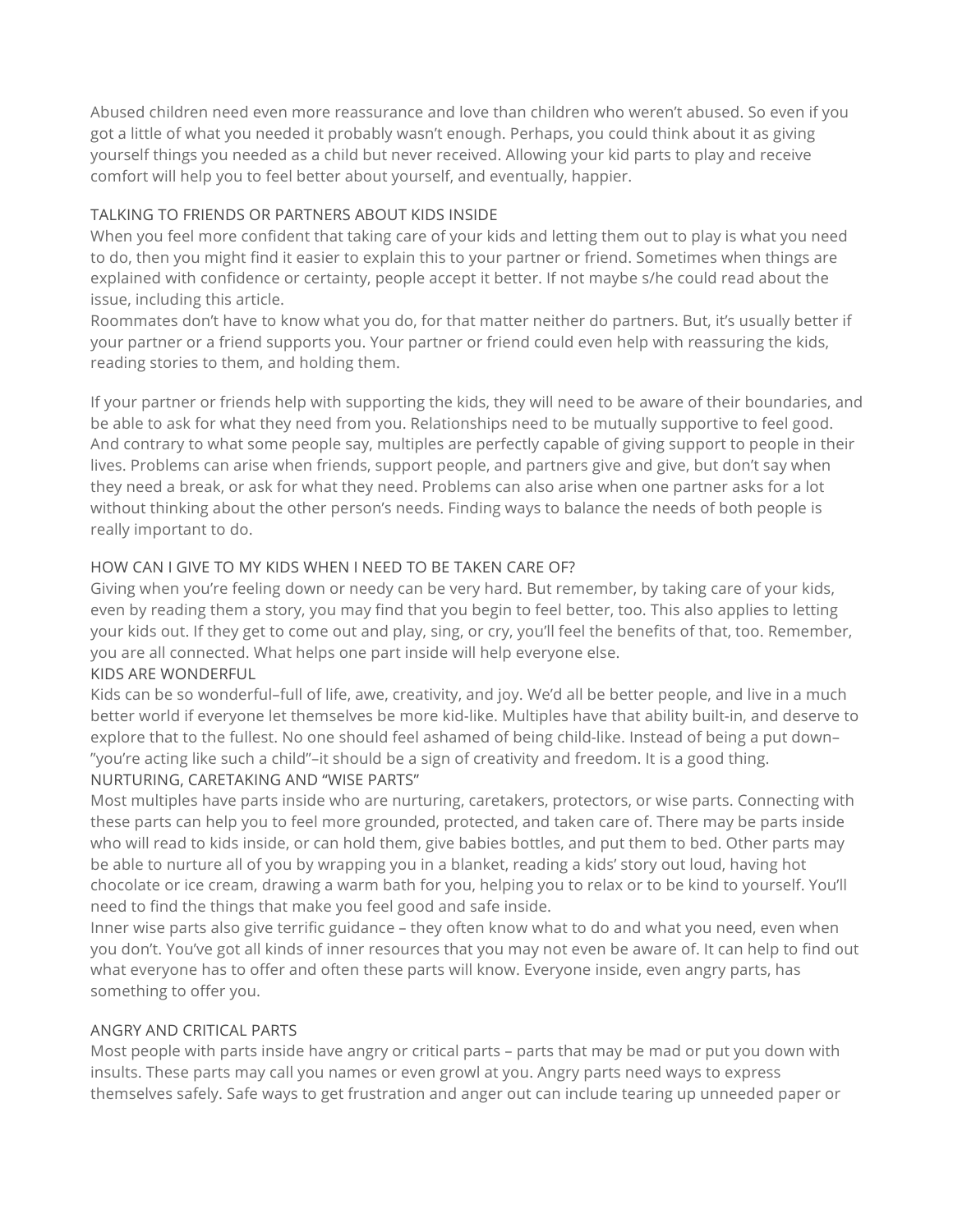phone book, scribbling hard and fast with black crayons, stomping, writing out mad stuff, or writing out angry feelings at a multiple site in the anger section.

Remember, while the anger may be directed at you and may feel scary, usually the angry part is a child who is mad about being abused. You may need ground rules before they come out in the body, for example, no hurting your body, or breaking something important.

You may both feel safer if they express their anger inside for a while before coming out in the body. You can create a safe place inside that they can release their anger without scaring other parts. Or maybe they can stay inside while they dictate what to write down. That gives you control while letting them express themselves.

Sometimes you may feel like you can't relate to or understand an angry or critical part. They are probably very angry, maybe even abusive. It's important to remember that such parts usually took on more of the abuse, or more of the particularly hard or sadistic abuse. They have good reason to be angry. They may have been told that the abuse was happening because of you. They might have had to identify with the abuser(s) in order to keep you safe, and now that the abuse is over they don't know how to stop. Or, they may not believe that the abuse is over and are preparing for the next attack by being tough and guarded.

Angry or critical parts may have been programmed through great torture to act this way and may believe that this is the only way to keep safe. Deep down they are trying to protect both themselves and you from abuse, and they definitely worked to protect you when you were being abused. They kept you alive, and they deserve your respect and understanding for that.

However, it's easier to say this then to do it, especially if angry parts are being really abusive and this is causing you and others' inside great pain, panic, and fear. Finding ways to compartmentalize parts inside can be helpful in this instance. For example, maybe you could imagine tucking the kids away in a safe and soothing place, while you imagine a barrier between you, the kids, and the angry or critical parts. But if you do this, you might want to explain that you don't think they are bad; it's just their anger is upsetting or scary. Letting them know that you understand that they're angry, and that they have a right to be angry can help. Letting them have constructive ways inside to express their anger is also a good idea. And listening and responding to their requests, if you can, can help them feel heard and respected — perhaps for the first time – and lessen the anger directed at you.

What works for you really depends on your internal system, but it's important to approach the situation with calm respect. This can be hard to do if you're feeling abused, so you might need to find a way to ground or reassure yourself and to feel safe before you interact with these parts. It takes time, practice, and a little creativity to find what works. Again, while it's important not to talk down to anyone inside, it might help to remind yourself that this abusive part is most likely a child – possibly a child imitating an adult, but still a child. How would you handle an angry or abusive child? You might isolate her/him from other kids, ask them what is going on for them, get them involved with another task, have them take timeout and then check in with them, give them one-to-one attention, give them options or explain they are not bad and that their behavior is hurtful.

## IS THERE ENOUGH TIME FOR EVERYONE?

Many people think that they don't have the time to let all their parts out and still be able to work and do other things – but you may be surprised at what little time is needed. Sometimes letting just one part out can help other parts inside to feel better. For example, some people can have different kids come out to play at the same time. For others, switching happens a lot and quickly, so a number of kids are able to be out in fifteen minutes. Or other people may need to let kids take turns being out at different times and on